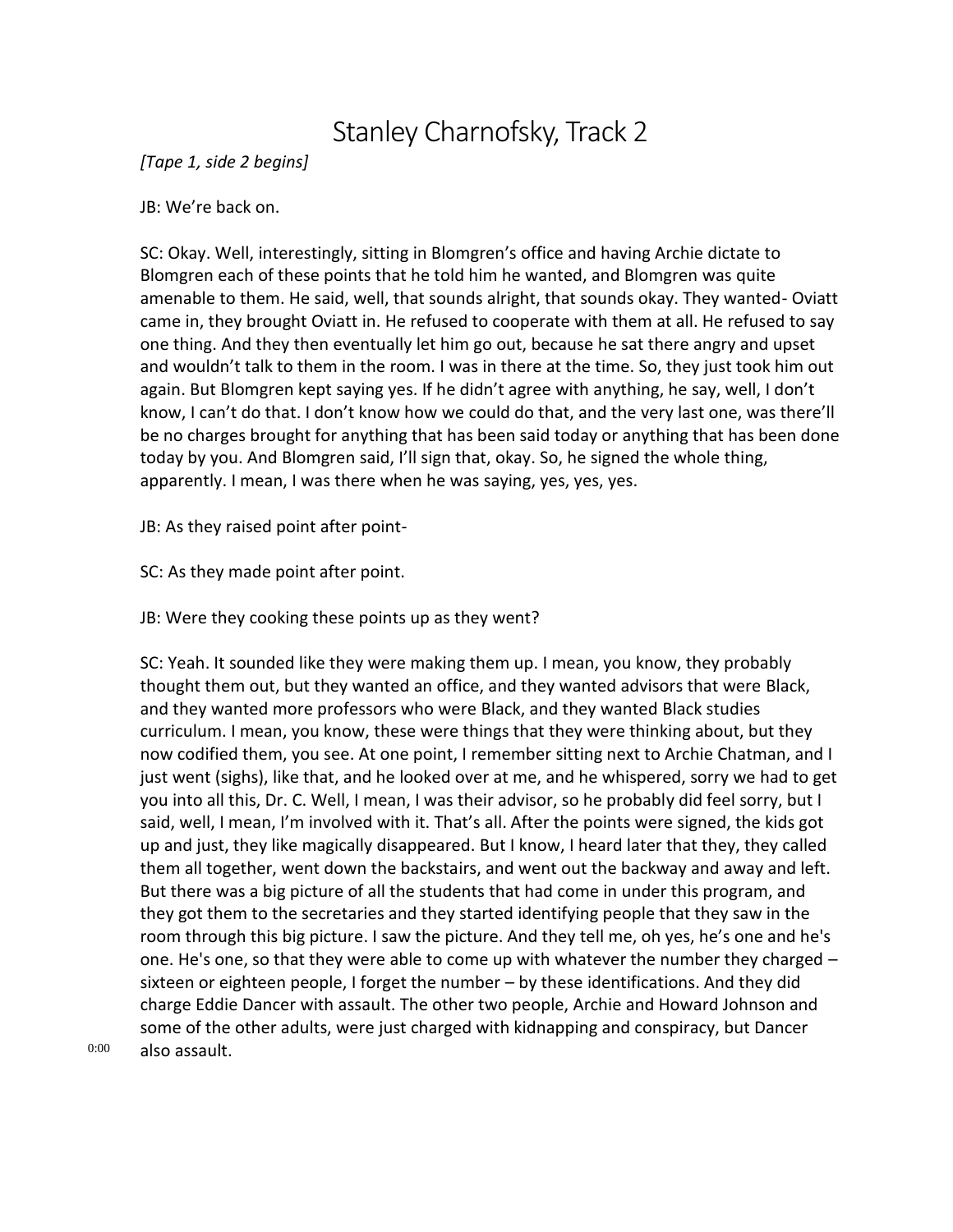JB: You mentioned Oviatt. There is a tremendous amount of bitterness toward him, among both the SDS members looking back after fifteen, twenty years, today, and also among Black students, looking back. What was it about Del Oviatt that brought that out in people?

SC: Well, I can tell you about other meetings we had. At one point, we were all meeting. I remember Earl Wallis was there too as the dean, or associate dean, whatever he was at the time. Oviatt was conducting the meeting, and it had to do with trying to get an office. I think it was trying to get an office, or something for the Black Student Union. And right in the middle of discussing it, Del Oviatt said, well, let's see. We'll have to get a committee together to study this. And Archie instantly said, hold it Oviatt, you motherfucker! And Oviatt's face just turned white. I mean, he's Mormon, you know, and he doesn't swear, or he didn't believe in swearing, whatever. You gonna form a committee, the walls gonna come down around your ears! We don't want no committees! We want what we want! You know, like that. And he harangued Oviatt for a minute or two, and then we got past it. Went on to something else. It wasn't ten minutes and the same thing, an explosion. You motherfucker! What are you trying to do? You trying to get us, you trying to jive us again, you know? And again, Oviatt, well I'm not going to continue with this meeting if you're going to use that kind of language! Absolutely will not continue with this meeting! So later, when the meeting was over, I remember Dave Benson walked up to me. And he was upset, but he also said something about, we got to listen to the message, not the tone. And I remember passing that onto to other people, saying, if a Czechoslovakian comes and asks you a question, you don't worry about the accent. You try to understand the message. And here we're getting street language and we're getting, you know, angry tones, but there's a message that were trying to understand from these hurt kids, and that was the attempt to do it. But Del, you know, he was very righteous. That's the best word. He was very righteous about how the steps ought to be taken. And I think, you know, he refused to compromise in their style, in their angry, street style. There was a guy before Archie Chatman, before Archie Chatman became the head of the BSU, Jerone Walker was head of the BSU. That with an N like in the word no. Jerone Walker. Jerone has gone on to get his PhD and his license as clinical psychologist. I've had him as a guest to my class several times. In fact, I talked to him just, oh, a year or so ago about maybe being in our part-time pool. Saw his wife just recently. She's also works at a community college.

JB: He lives close by, I believe.

SC: He lives close by, and she works at Mission College, is what. And in any case, Jerone was the head of the BSU prior to Archie Chatman, but he wasn't there that day. He was not around, so he escaped all of the acrimony and everything. But he had the capacity to speak erudite psychology language and gutter street language, Black street language, if you want to call it that. Jerone could do that. So, you never knew who you had at the moment, whether you had the street guy, or you had the college guy, you know. But that was his capacity, and that was what Archie was trying to do. Archie is a very bright man. But he wanted to intimidate with his language, and he certainly got Oviatt upset. But I think- Like another time we went a meeting, just Oviatt, Howard Johnson, Archie and I went into

5:00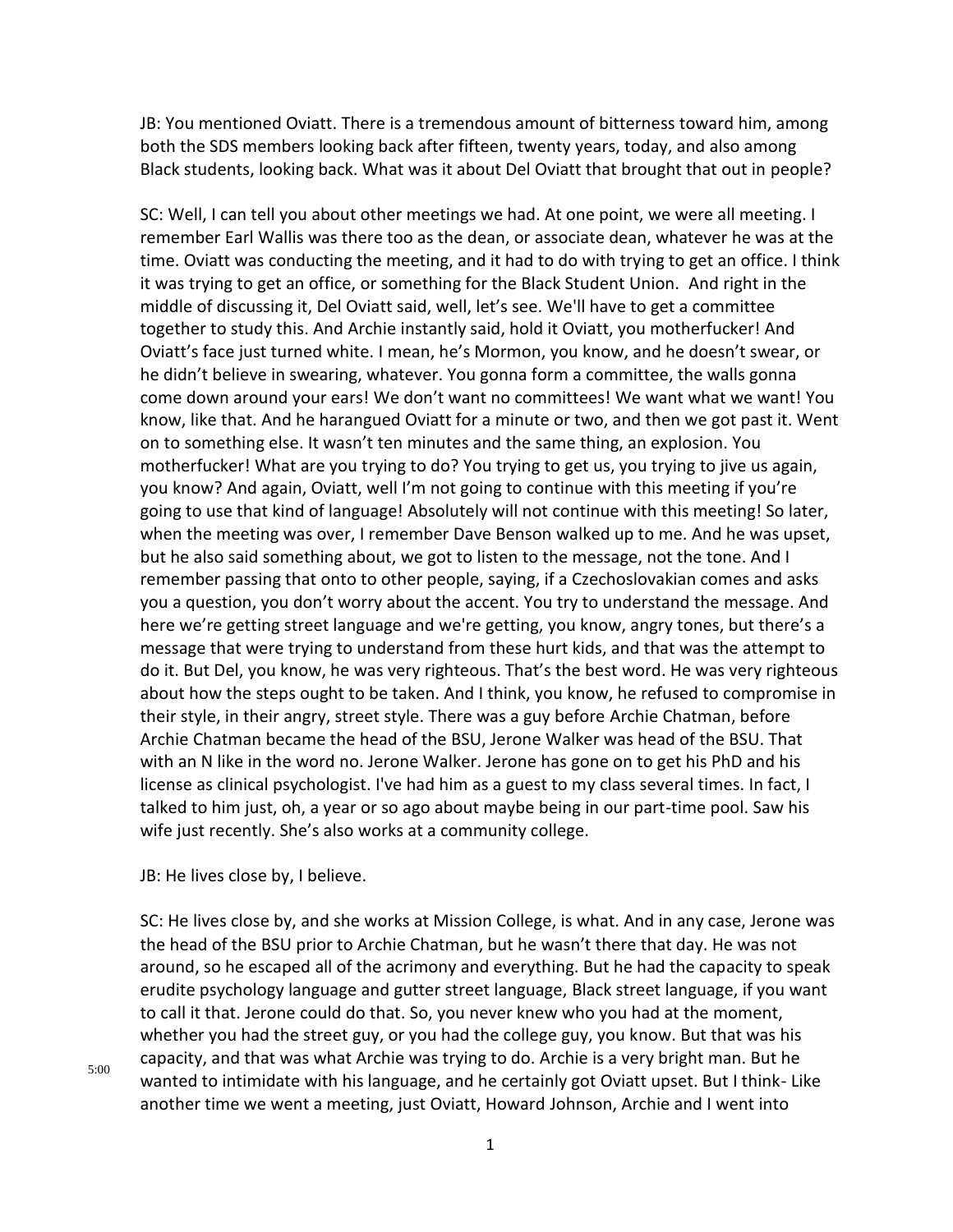Oviatt's office once for a meeting- Oh, that when they wanted to get the room, because they said, we need a small office for our BSU to work out of. And at the time, there was a crunch in space on campus. So, Oviatt was, he was listening to what Archie and Howard Johnson said, and he said he would look into it and see what he could come up with for them. We got outside in the hall, and Howard turned to Archie Chatman and said, the man was jiving us! And Archie agreed, and I said, I didn't notice it. And they said, well, you don't look the same way we look at things. You listen to the words. We have to look at something else. I guess when, I mean, I'm not trying to be mystical, but when a people have been lied to enough, they stop listening to the words and start hearing the underlying message that they get from the body posture and everything else. I imagine they did become adept at seeing through language out of necessity, out of survival.

JB: That would explain a great deal.

SC: Yeah.

10:00 JB: Because he drove them to fury.

SC: Yeah.

JB: The bureaucratic processes and procedures, the labyrinth of all these things that were used to and take for granted, uh, did the same thing. And in fact, may have been used against them, you know, to wear them out entirely, wear them down. I don't know, but it certainly drove them to the wall.

SC: Yeah, oh yea.

JB: Uh, I see different numbers given as to how many people were held captive that day. Thirty-five other numbers. Do you know the definitive number?

SC: I just know who was in our room, and that's all. I don't have any idea. Personally, I have no idea what was happening with the secretaries or any of the other support personnel.

JB: How long were you there, in the administration building?

SC: Well, we walked over there at noon, and I don't think I got out of there until after threethirty or something like that.

JB: So, a bit more than three hours, certainly.

SC: Oh, certainly, yeah.

JB: What condition were the people who had been held in at the end of it?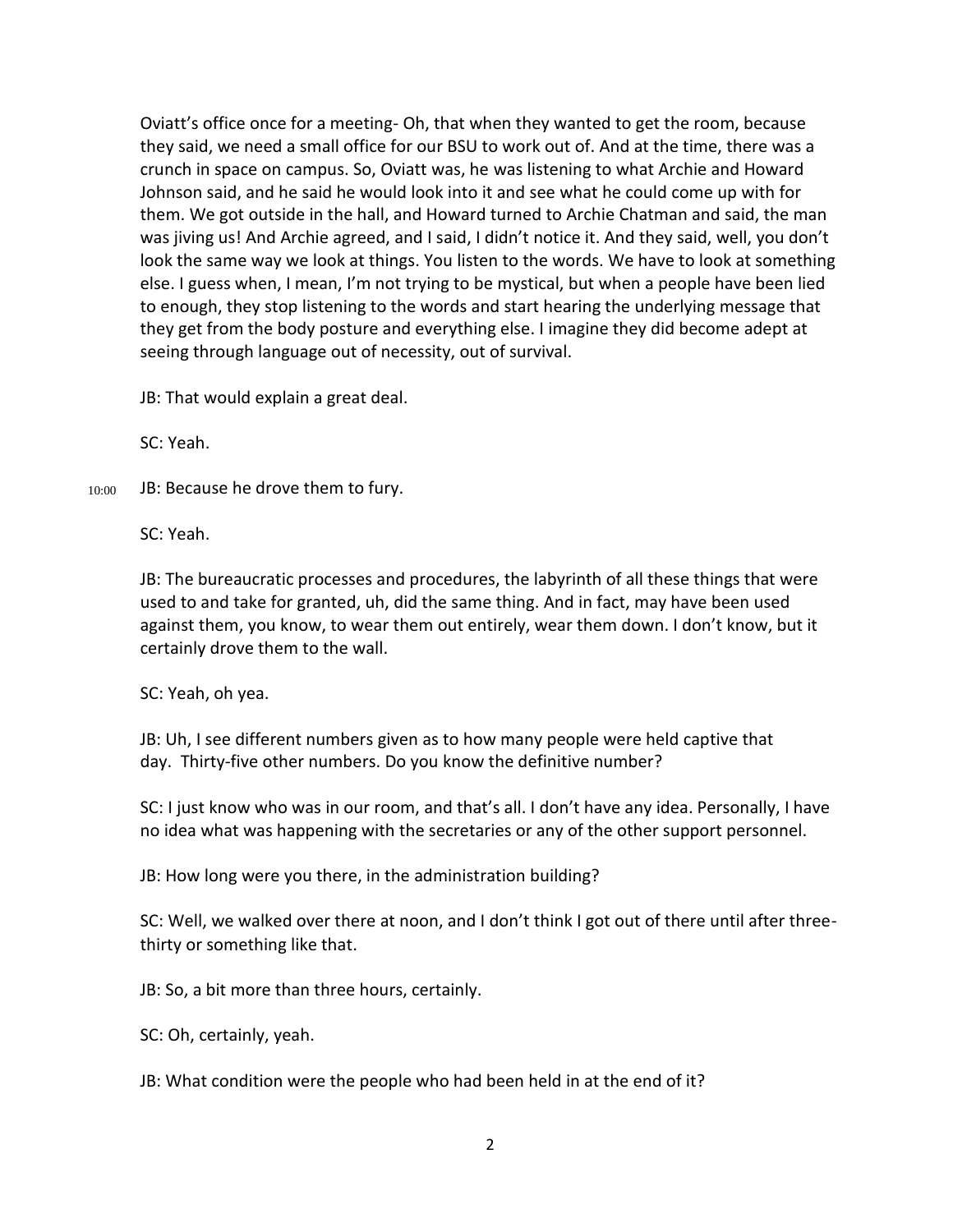SC: I remember going downstairs in the lobby, and it was just furor, turmoil in the lobby and the administration building. And I walked around, and no one paid attention to me, and I eventually went home. I'm just like, I'm just walking around, and that's fine. I was certainly healthy. So, I didn't pay attention to it. Next day, I was in Oviatt's office discussing the whole thing with him. In fact, I remember saying to him the next day, I'm the wrong person for this job. You need a Black and a Latino to be EOP directors! Not a White guy that they don't know, you know. But anyway, as it was, I was only, I think a few weeks from finding I was no longer in that job.

JB: You told the press that. Matter of fact, you were very straightforward about that. They wanted to establish dual EOPs, and they wanted to establish community centers, one in the barrio, one in the ghetto. Do you know what happened with all of that? Because things-

SC: Well, they had teach-ins at that time. You know, they brought in Galarza, Ernesto Galarza came in to talk, and then one of the reverends. Black ministers from central LA came in, and we had a lot of interesting high power people come and do teach-ins on the campus after that, trying to get the students to, trying to get for the students what they really need, regardless of the terrible law-breaking event that went on. And either my memory isn't good enough for it, or I don't remember ever hearing anything about those centers, because I don't recall those things.

JB: Were you surprised when charges were brought, and Bugliosi came in? That this thing had swelled to that proportion? Did you expect it to as of the afternoon of November fourth?

SC: Well, I had no idea what the consequence of that was. Blomgren, by the way, did not bring charges. And neither did I. But everybody else did. I mean, everyone else was willing to. And there's a little humor here, because we got into the trial, and I was called by Bugliosi, and he made it clear to the judge that I would be a hostile witness, therefore he could cross-examine. That's a legal artifact, to allow you to cross-examine. At one point he said, is it true, doctor, that you refused to bring charges against the defendants? And I said, no. And he walked around the entire courtroom, came back, and said, I want to repeat the question. Is it true that you refused to bring charges against the defendants? And I said, no. Do you know, the meaning, doctor, of the word perjury? Well, the judge said, Mr. Bugliosi, the witness has a master's degree and a doctor's degree and we're not going to explain the meaning of the word perjury to him. We're going to have a recess now, so we'll break for lunch and we'll get back at this after lunch. Well, as soon as they broke, I saw him, Bugliosi get together with the cop who interviewed me right after the takeover. And then, after lunch, he never asked the question again. And the reason was, he phrased it wrong. I never refused to bring charges. Nobody ever asked me to!

## JB: (Laughs)

SC: It never came up with me at all. I might've refused, but as it was, it never came up.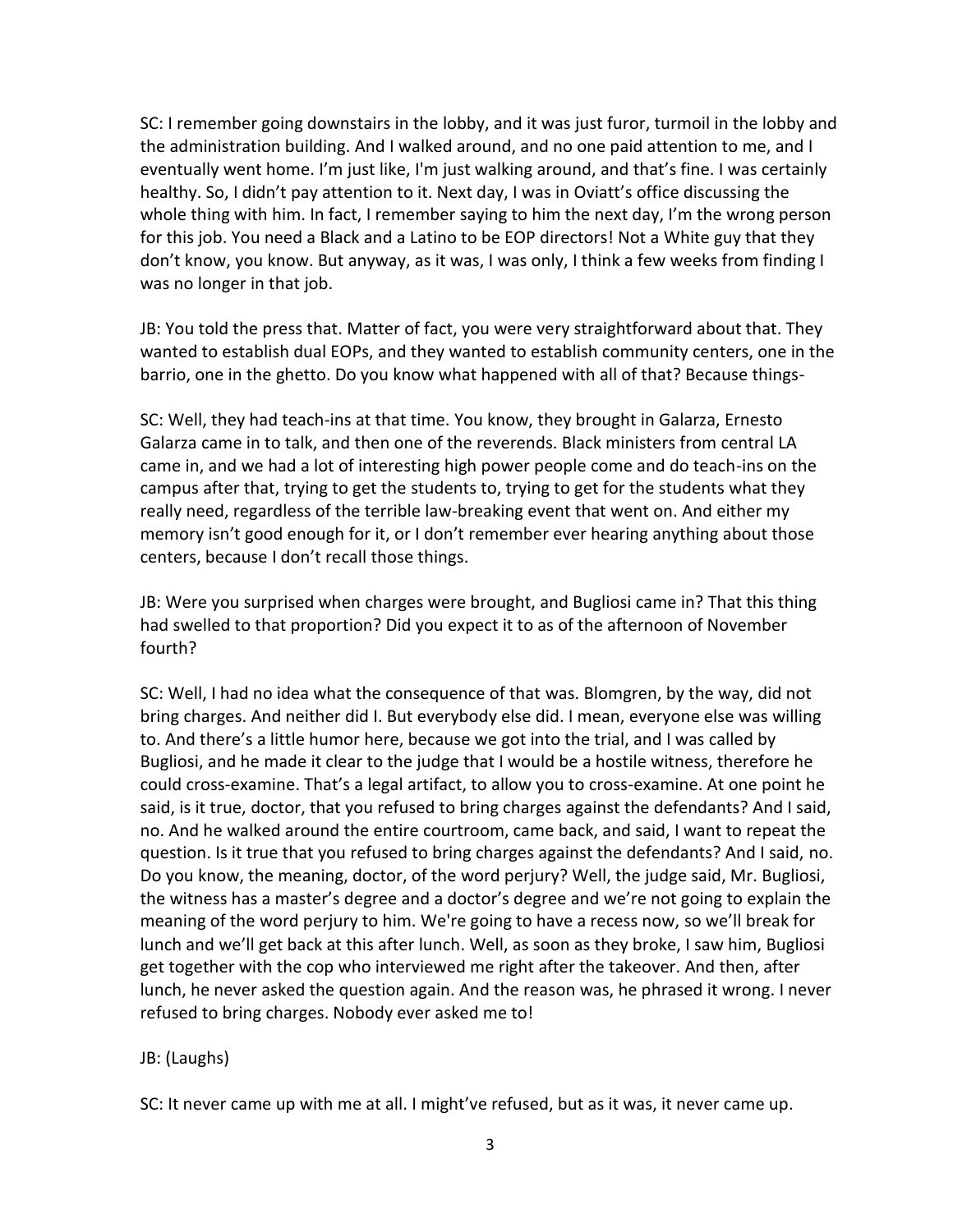JB: It seemed to be an oversight, wouldn't it, on their part?

SC: Well, you'd think so.

JB: We began by talking about EOP at the outset. Do you recall the legislative origins of EOP? They're a bit murky. As I try to fathom- Apparently federal legislation started it and made it a state reinforcement. Do you know anything about that?

SC: I'm trying to recall. I just really don't. I just know that- And I'll tell you, at the time I thought it was just an invention of ours. I thought that we made up the phrase Educational Opportunities Program because it was the first time I'd ever heard it. And President Prator said to me, we want someone to run this program. Would you be willing to? You're an excoach, and you have a lot of rapport with the students. Would you like to do this for us? I had gotten involved with minority issues prior that, and things. So, I said alright. But I thought it was a manufactured title just for us. I had no idea it was a national or state title or name, you see.

JB: I'm not clear how that all developed.

SC: I'm not clear either, but... I wrote a book afterwards. Not based on this, but it grew out of a lot of this turmoil in the sixties. It's called, it says white books up there in the closet. *Educating the Powerless* it's called.

JB: You mentioned you'd written about this.

SC: Yeah, and it was published by Wadsworth, and it was used by twenty-five or twenty-six universities in the early seventies. And it lasted about six years and then it became outdated.

JB: It draws on this era and these events. Does it bear on them in the return, does it-?

SC: I don't- I'm not citing the events at Cal State Northridge, but I'm using that as a frustration of education. As how Blacks and Latinos and minorities look at education as a frustrating avenue for them. And my thesis, of course, is that it's not minority that hurts them. Not color of skin that hurts them, but powerlessness that hurts them. So, I call it *Educating the Powerless.*

JB: I'd love to look at that.

15:00 SC: Yeah, yeah. *[pause]* Here it is.

JB: Thanks. You brought this for me?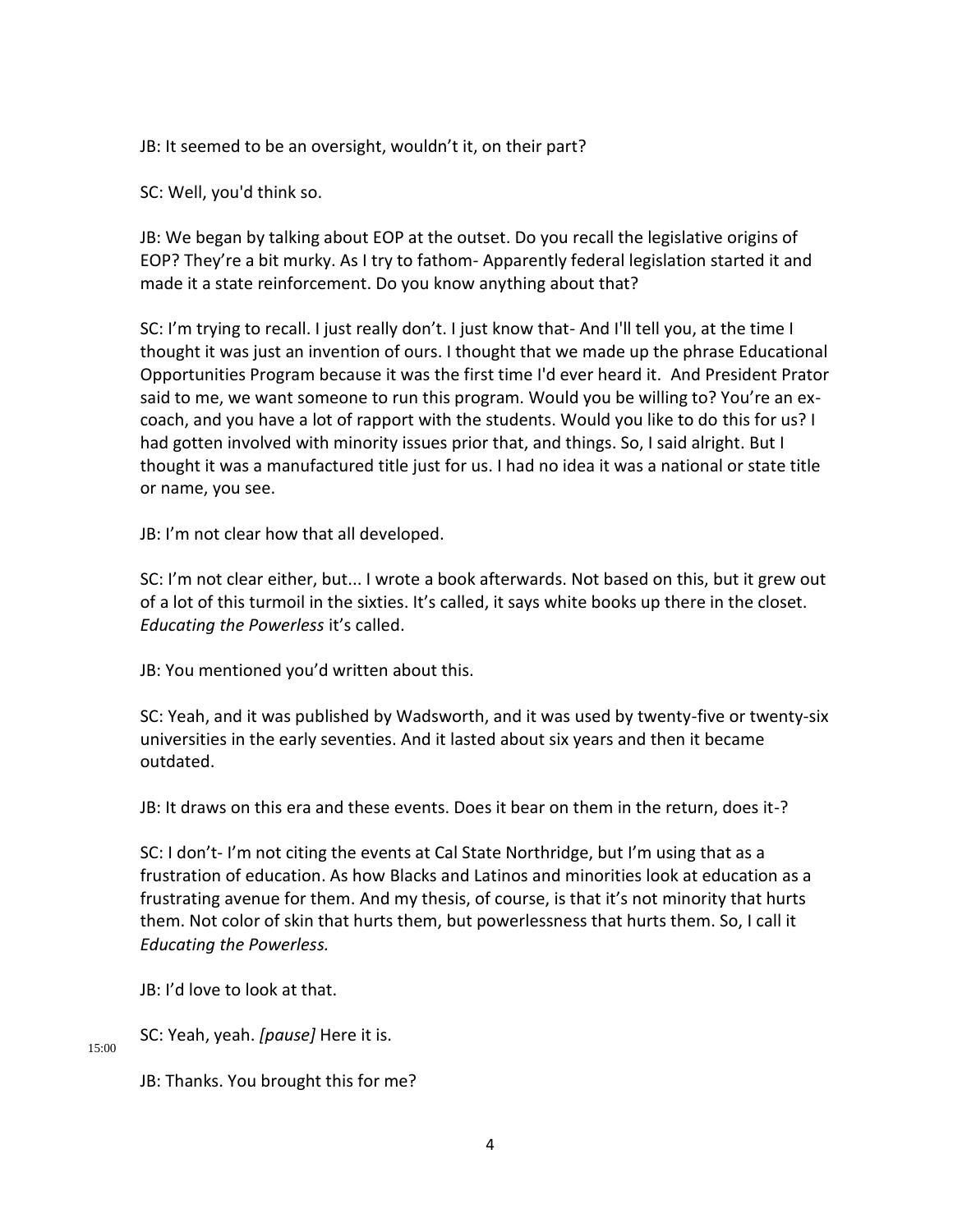SC: Take it with you. Yeah, sure.

JB: What haven't we talked about that we ought to have? What have we not said? Is there anything that we've missed, as you think back over our last forty-five minutes?

SC: Well-

JB: It's been very fast-paced.

SC: Yeah. See, Archie had a different – Archie Chatman, who I consider a very bright man – he had a different political orientation. He said to me at one point that he was a Marxist. And I thought, fine. I don't have anything wrong with that. He's a theoretical Marxist and he believes that the distribution of goods in this system isn't working probably and it ought to be changed. I had no problems with that. But see, he also- If I said to him – which I did at one time when he said that to me – I said, well Archie, you know, you believe that it was the White people who have been violent and vicious over history. He said, I know it! I know it! And I said, alright. Alright, let's for a moment presume that, that it's the Whites throughout history who've been violent and vicious and oppressive. Now, you want to change that by being violent and vicious yourself? I mean, how do you live with that? And he said, I stay up nights worrying about that. He said to me, I stay up nights worrying about that. And the next day he was right back at it doing it again. Because he had to do it. He had to do it for his philosophy, his belief system. I was stunned when he said that.

JB: Fascinating.

SC: Yeah.

JB: I've talked with Bill Burwell about this at length. It's the same kind of ambivalence in Bill, in retrospect. But, as I understand in Bill's case, it is in retrospect.

SC: Well, Bill wasn't quite the leader that Archie was. I liked Bill, but I didn't think he was quite the force that Archie Chatman was.

JB: Bill would acknowledge that too.

SC: Would he?

JB: He explains why.

SC: Oh, did he.

JB: A bit older.

SC: Yeah, okay.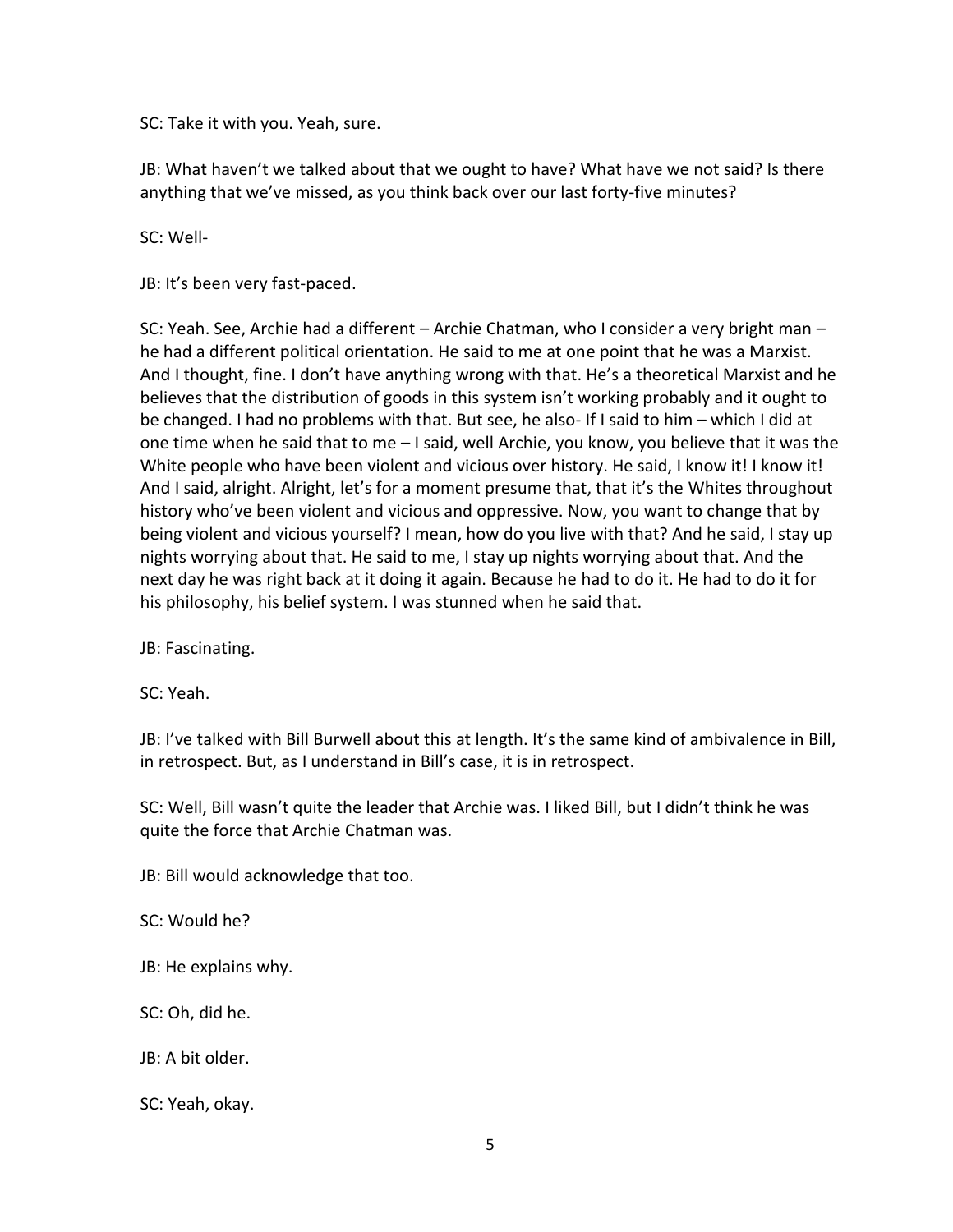JB: He and Jerone, as he explained it, chose Archie to lead the BSU, as he was young and had ties to the athletes.

SC: Um-hm. That's interesting to me, to hear that.

JB: Well, if anything comes to mind, uh, we can always turn this back on again.

SC: Okay.

JB: And at any point, so...

SC: I'll be glad to do it. I mean, I have- To me, it's history, it's a memory, and it was powerful time in my life, but I think- What's sad, for me, is that, here we are, you know, so many years later, and it's not that much better for Blacks in our system or in our school or anything. I mean, there's avenues that weren't there before, but the system is just not built to

help the poor people or powerless people. It's just not set up right, that's all.

JB: What was generating their actions was heavily a sense of prospect. They were trying to break into the institution.

SC: Right.

JB: And that sense of prospect and hope had started from the beginning. Look at the condition of so many Black males to tell. We can see it statistically, it's horrible.

SC: Yeah. That's right. You know, one other thing I just thought of; one of the things that Archie demanded in one of the meetings was he wanted to have, like biology, for example, taught. He wanted Black biology to be taught. So, he, you know, some of the academicians were saying, what is Black biology? Biology is biology, what are you talking about! What he meant was, that if a Black dude was teaching it, and he was using examples, he used examples that tuned in to the Black students in his class! Instead of what they called White examples. You know, White references, and so on. That's what they meant by Black biology or Black history or Black psychology. They wanted people to teach it who could tune in to them and use references in their historical world or their present world. People didn't understand that. They resented the notion that these disciplines could be made Black and White. They didn't understand that they were talking about the way of communicating the information, not manufacturing new information. And I think that's a critical point. They were not anti-intellectual in any sense at all.

20:00

JB: Your point, that point, never came through. I never saw that through.

SC: No.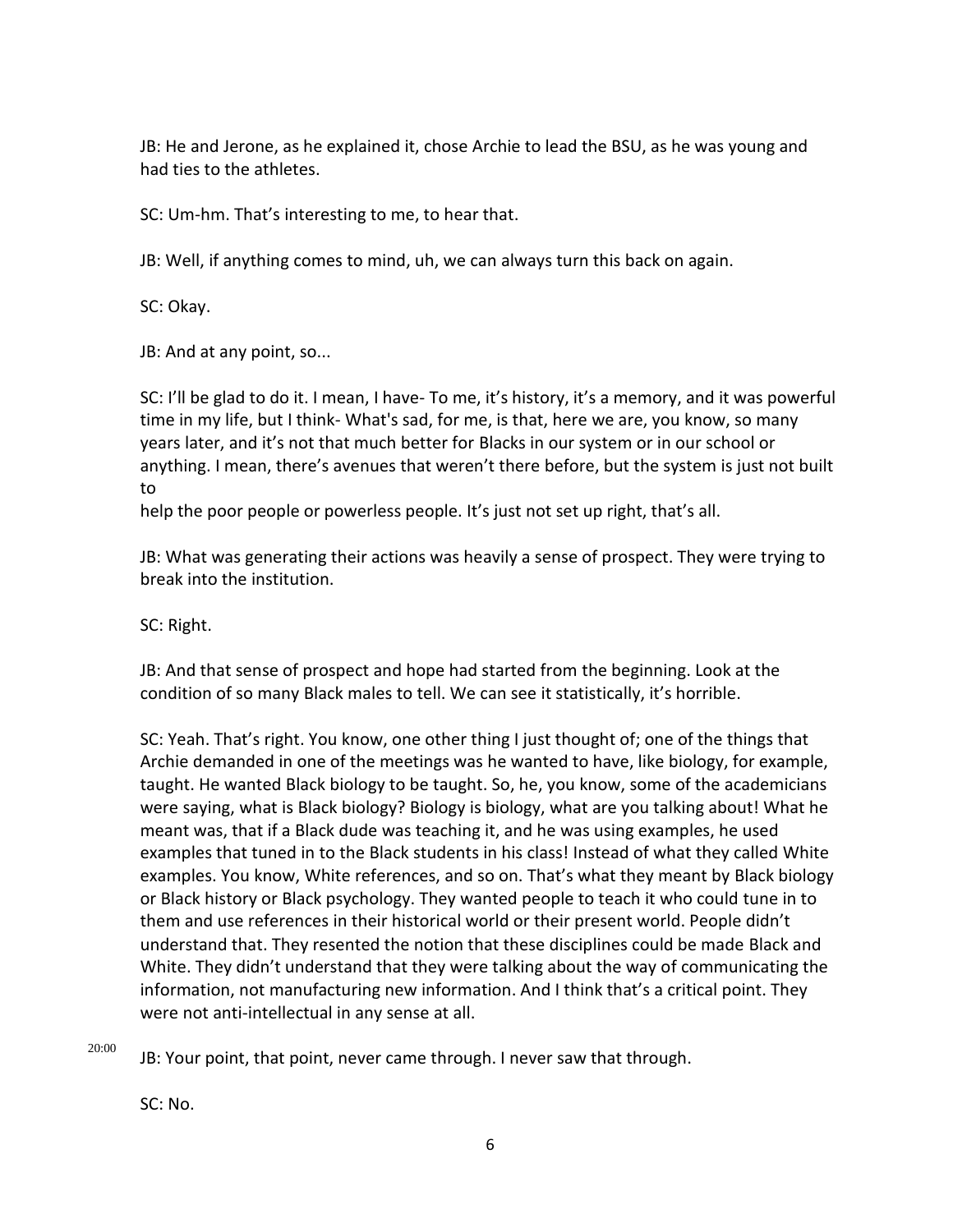JB: That's central.

SC: Yeah, because it was-

JB: That's where the cross-cultural curriculum of Pan-African Studies for example, spread across the general education program, came to a crashing halt, as you recall.

SC: Yeah.

JB: Right at the hard sciences, for that very reason. Science is not ecumenical. Science is monistic. And the point of examples, the point of how to convey it, the pedagogical point-Like we're all sitting on EPC for several years, I'd never heard that point made. I was administration. I never heard that point made.

SC: Really.

JB: That's fascinating.

SC:(Both talking at once) That's the way I understood it.

JB: Looking back on it, it sounds to me for you almost like a kind of out-of-body experience.

SC: It is.

JB: You did see through the façade and the role-playing and then they occasionally would key you into it. Is it-?

SC: They took me into con- Almost like the took me into confidence periodically, that they were making a show.

JB: You didn't feel frightened.

SC: I didn't feel threatened by it. I didn't feel like I was going to be hurt in any way at all.

JB: The others did, though.

SC: Apparently. Now, Sam and I play tennis every week. Sam Winningham, but we don't discuss this anymore. We never raise the issue. Sam is a wonderful guy. He's not the least bit prejudiced. But he said too that he thought he had something at his neck, is what I was told.